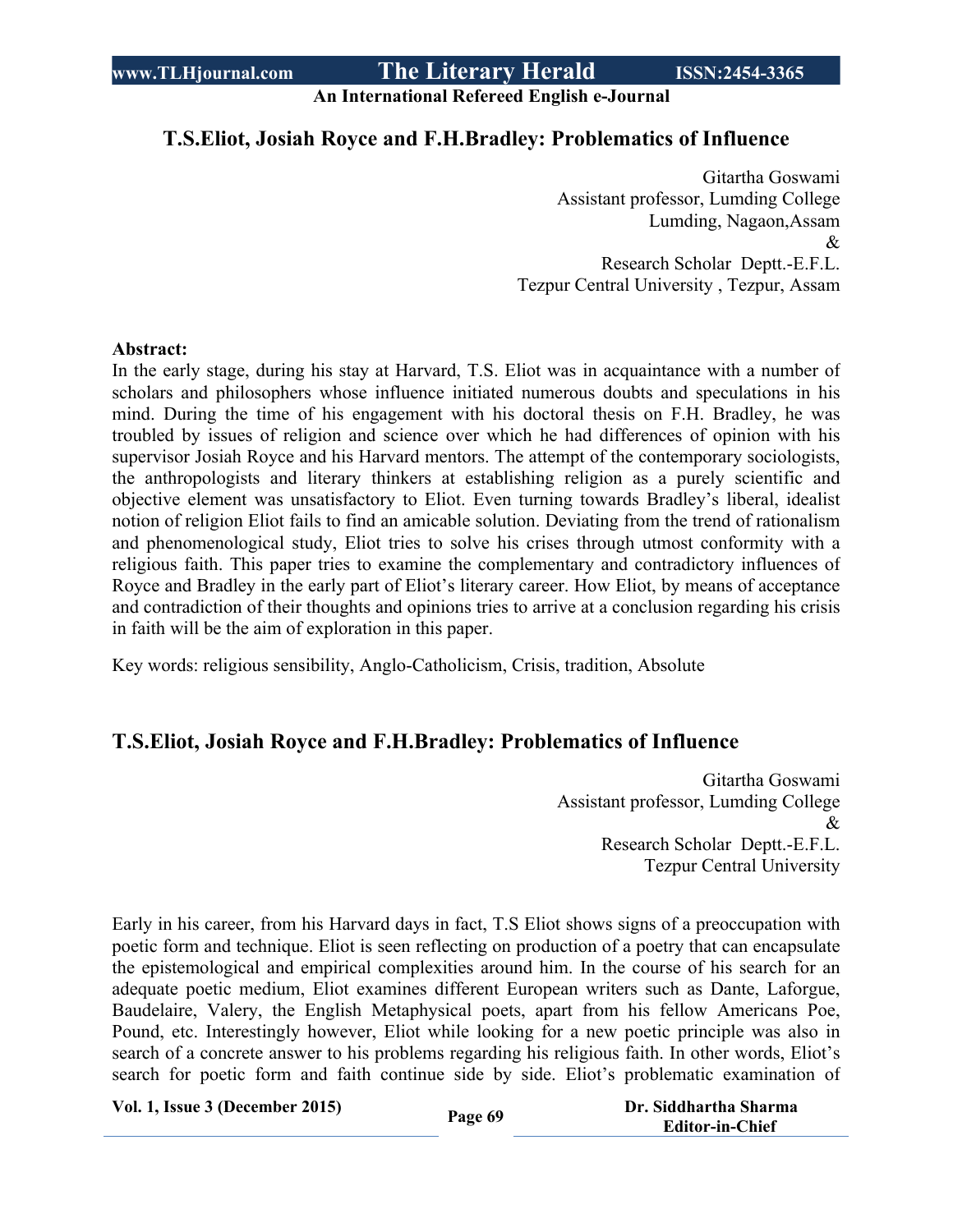#### **An International Refereed English e-Journal**

Christian theology was influenced by Josiah Royce, a Harvard professor of philosophy and his doctoral supervisor and F.H. Bradley, the philosopher on whom Eliot completed his dissertation.

The aim of this paper is to examine the influence of Royce and Bradley in the shaping of Eliot's ideology and most importantly his religious sensibility. How Eliot, by means of acceptance and contestation of their thoughts and opinions tries to arrive at a conclusion regarding faith will be studied in this paper.

Apart from supervising Eliot's doctoral dissertation, Royce has a considerable influence on Eliot's reading. Though Eliot disagrees with Royce over certain philosophical issues such as the notion of error, evil and sin and so on, they agree in certain aspects such as poetic possibilities etc. Both agree on the point that poetry embodies a deepper truth than philosophy. For Eliot, as for Royce, unlike philosophy poetry is emotional and not intellectual and relatively free from the sense of skepticism and doubt.

Some of the ideas in Eliot's poetry and some specific altercations in his critical essays seem to be an outcome of Royce's teaching. For instance, Royce argues "as soon as you try to deny ….propositions, you implicitly reaffirm by your very attempt at denial." The same logic, and almost the same words come out in Eliot's final chorus of *Murder in the Cathedral*:

Those who deny Thee could not deny, if Thou didst

Not exist; and their denial is never complete,

For if it were so, they would not exist.

They affirm Thee in living; all things affirm Thee

In living; the bird in the air, both the hawk and the finch…

Even in some other literary principles, Eliot draws a parallel with Royce. For instance Royce's notion of tradition that revision does not mean destruction echoes Eliot's stress on historical sense. Both Royce and Eliot share a close affinity while showing their tension between the need for order and the fear of being subsumed into a large whole. On the other hand, both Royce and Eliot yearn for an ideal community. According to Royce, there is the need of a practically devoted love of an individual for a community. Royce argues that communities behave as if they are wholes and that they exhibit psychological laws of their own. The members of a community share a common past and have a common expectation of the future and the language, custom, religion etc. are all the product of the community. Eliot echoes the same ideological points later on in his essay '*What is a Classic'* by saying that a community must maintain two things- a pride in what our literature had already accomplished and a belief in what it may still accomplish in the future. However the distinction between them is that Royce has a concern for a pluralistic and multiracial character of America whereas Eliot believes in a homogenous European culture.

However, turning to religion, Royce's epistemological and logical contradictions fail to provide any answer to his bewilderment regarding religion during his Harvard years. Eliot's contention regarding Royce becomes more prominent during 1913-14 when Eliot attended Royce's seminar

|  |  | Vol. 1, Issue 3 (December 2015) |  |
|--|--|---------------------------------|--|
|--|--|---------------------------------|--|

**Vol. 1, Issue <sup>3</sup> (December 2015) Page <sup>70</sup> Dr. Siddhartha Sharma Editor-in-Chief**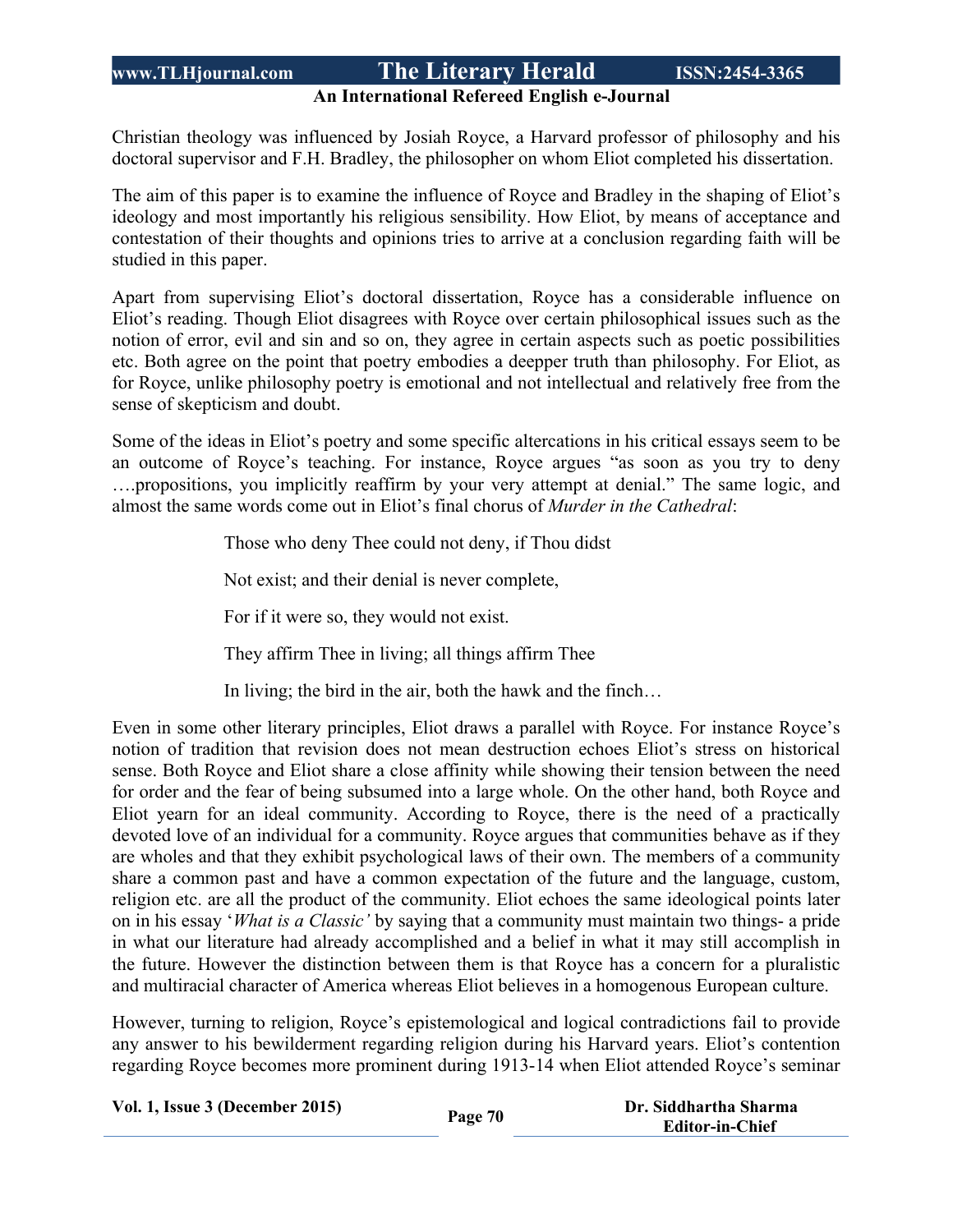#### **An International Refereed English e-Journal**

in logic based on the theme - 'A Comparative Study of Various types of Scientific Methods'. There Eliot read five papers with a motive of expressing his dissatisfaction with the on-going fashion to synthesize science and religion which was propagated mainly by the contemporary sociologists, philosophers, anthropologists etc.

Royce would like to combine faith with reason. Insight, according to him, would rest on a combination of the empirical, rational and intuitive. He presents interpretation as a third category of knowledge, complementing perception and conception. Royce also examines the American character through such themes in the American experience as the tension between individualism and the building of community or that greedy aggrandizement and moral idealism. In *The Sources of Religious Insight* Royce utters:

…we need not view the religious interest as the result of an arbitrary intrusion from above--as if the gods loved to disturb us and to trouble our peace… Yet just as little need we think of religion as having no concern with what is, indeed, superhuman. Religion is, indeed, our own affair; for it grows out of our personal vision of the transformation that a divinely enlarged power to comprehend, to survey, to harmonise, to triumph over our natural life would give.(28)

Thus religion as Royce perceives is purely an earthly affair without involving any supernatural or divine power. Interestingly, other than defying the existence of God, Royce expresses his inability to affirm God as something out of the common world. God as Royce discerns, is not from above but within us; an entity of flesh and blood like the common human being.

Eliot's discomfort is mainly in such attempt of Royce at reducing religion to the level of an ordinary social science and his probing for a scientific explanation for it. In Royceian sense the entire meaning of religious beliefs and practices, can be exhaustively and accurately described in the purely human and social terms. Eliot's issue is on whether a science of religion was possible. According to him it is impossible. He feels that scientific models by claiming to give objective analysis of religious experience threaten the very existence of religious beliefs. While thinkers like Max Mueller, Tylor and Frazer held that religion is a product of the mind and not something supernaturally revealed, Eliot claims that while claiming to give an objective, scientific definition of religion based on generalization drawn from facts they are giving a philosophical interpretation of those facts.

Eliot rejects Royce's principle that religion is a manifestation of the social consciousness. He sides with Levy-Bruhl while counterattacking the Royceian principle of religious origin. Rather than Royce it is Bruhl who could give a satisfactory solution to his doubts regarding religious origin, the relationship between subject and object, fact and interpretation, the real and the ideal and so on. For Bruhl, the primitive consciousness is not an inferior variety of civilized mentality, as postulated by Spencer, Tylor Frazer etc. The only difference is that it is pre-logical and mystical and is governed by the law of participation. So according to him the difference is a matter of 'kind' but not of 'degree'. He also accepts the opinion that nothing is subjective and objective. Both coincide as we never know the origin of our participation and judgement. Even both Royce and Eliot have contrastive opinions in terms of Christian rituals. As for instance, for Eliot Incarnation is the main aspect of Christianity but for Royce it is the church but not the person or the founder ought to be viewed as the central idea of church.

**Vol. 1, Issue <sup>3</sup> (December 2015) Page <sup>71</sup> Dr. Siddhartha Sharma Editor-in-Chief**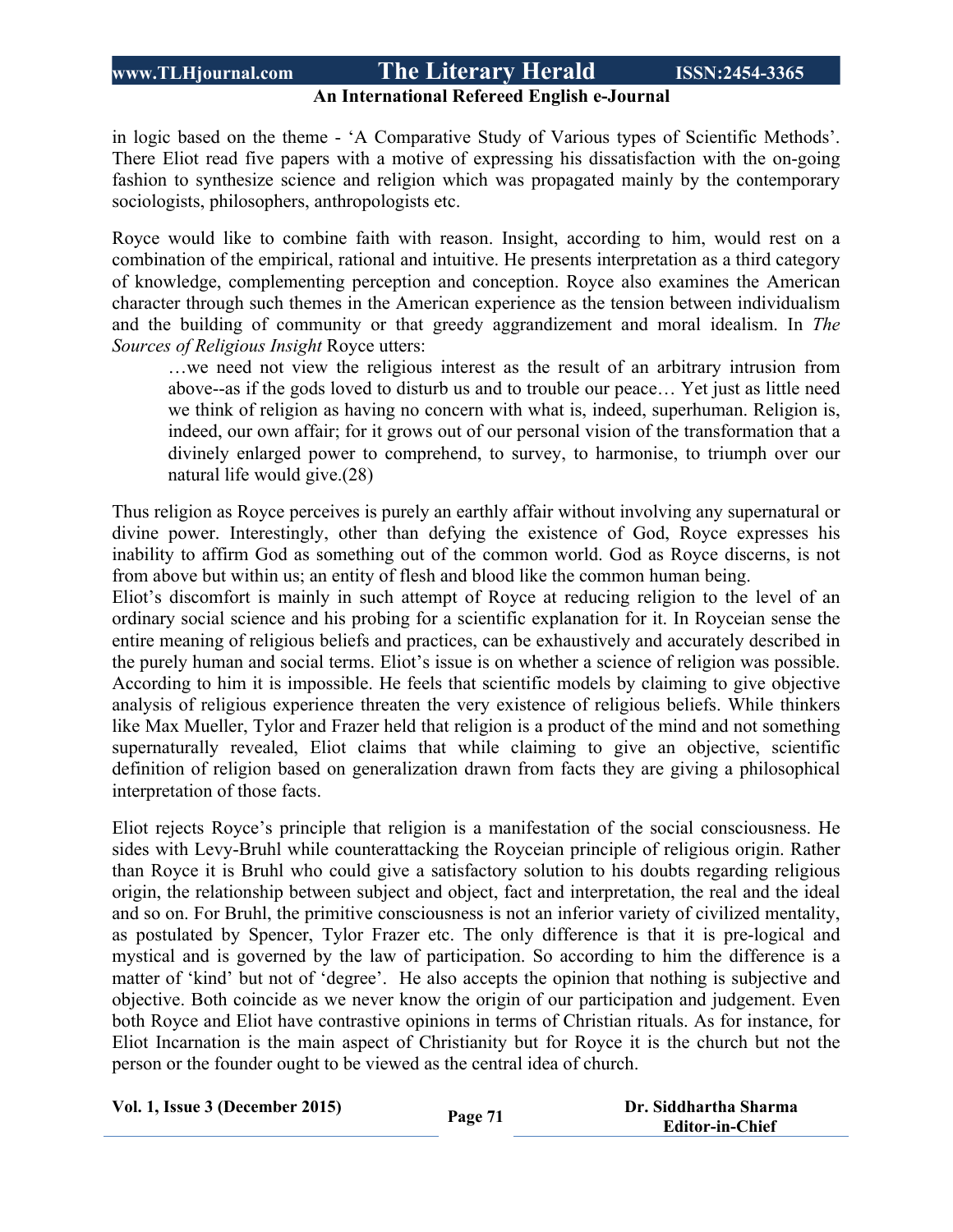#### **An International Refereed English e-Journal**

Royce advocates a study of the phenomenology of religion which would consider the various types of religious expression without much attention to their deeper meaning. Eliot rejects this on the same ground that he has attacked Durkheim as being too mechanistic. Eliot fears that such kind of approach to religion would reduce it to the level of external expression only.

Immediately after attending Royce's seminar, Eliot's aversion towards Royce's philosophical ideology becomes prominent and gradually he becomes more affiliated to Bradley. In June 1913, Eliot came into contact with Bradley's *Appearance and Reality* and embarked upon his doctoral work on Bradley under the supervision of Josiah Royce and from that time onwards Bradley was to become a reasonable source of inspiration for him. In a letter to Lytton Strachey on June 1, 1919, Eliot acknowledges the contribution of Bradley in the following manner:

Anything I have picked up about writing is due to having spent (as I once thought, wasted) a year absorbing the style of F.H. Bradley – the finest philosopher in English- (357, Letters, Vol 1)

Eliot's indulgence with the characters of his early poetry, mainly with respect to the apprehension of the self is affiliated to Bradleian idealism. It is under the influence of Bradley that Eliot's ideology lay embedded in the desire for 'wholeness' in life and art other than propagating a dualistic attitude. Eliot notes that Bradley's approach included doubt and skepticism. He refuses to accept anything or experience as ultimate fact: "Of wisdom Bradley had a large share"; consisting "largely of skepticism and uncynical dlsillusion" (Selected Essays, 411-12). He further points out that Bradley had a share of "skepticism and disillusion [which] are a useful equipment for religious understanding" (ibidem). Bradley mentions what he calls the "Primitive Credulity" which allows us to be deceived in our lives (408). As he explains, "Our principles may be true but they are not reality. They no more make that Whole which commands our devotion than some shredded dissection of human tatters…"(409). Moreover, he held that "no one fact of experience in isolation is real or is evidence of anything" (415). It follows that Bradley was not content with the so called validity of isolated facts, or with any position as final. He was willing to maintain a certain fluidity to accommodate change if necessary.

Eliot is quite enthusiastic about the Idealist Foundation established by F.H. Bradley. For Bradley, history and even foundation of knowledge and belief cannot exist without preconception. Thus he denies the fact that they are purely objective. According to him, there is no single history which does not derive its individual character from the particular stand point of the author. Eliot appreciates such arguments of Bradley and on the basis of this counterattacks Durkheim's claim that it is possible to eliminate all preconceptions for a scientific study of human behavior. Durkheim's genetic explanation of religion as an alternative fails to satisfy both Eliot and Bradley. For Bradley, the 'original fact' is primarily for history a fallacious inference and Eliot supports this idea and so gives much stress on considering religion as a matter of faith rather than a social evolution.

Discounting Frazer's idea of rationalism, Eliot along with Bradley accepts Henry James' 'the agony of spiritual life'. Though James' idea seems to be more disillusioned and unclear, Eliot accepts it because for him and also for Bradley, disillusion and skepticism are useful equipments for religious understanding. More than that Eliot is also influenced by Bradley's theory of degree of truth and reality.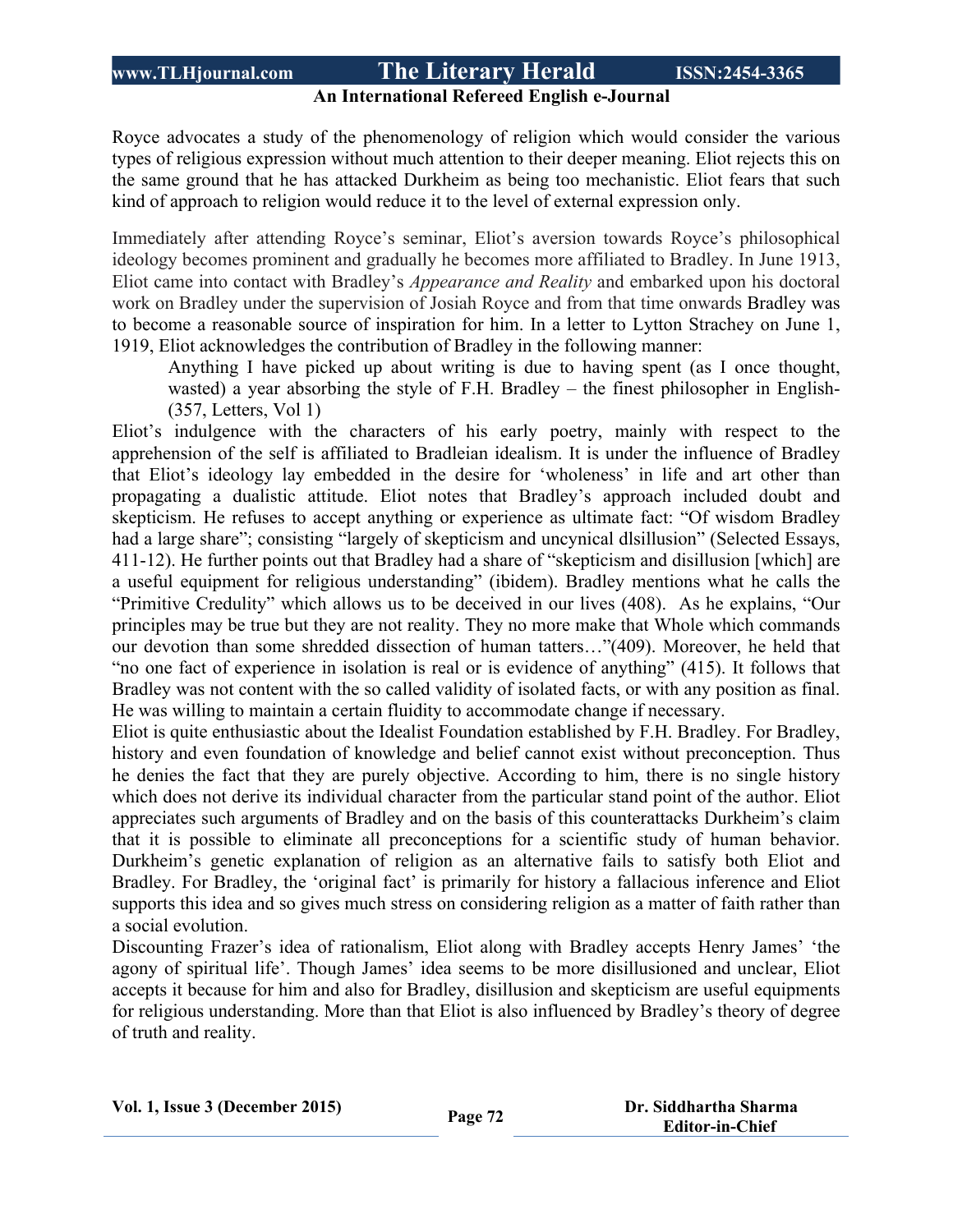### **An International Refereed English e-Journal**

However, Eliot appears to be uncomfortable with Bradley's idea of immediate experience and the absolute. He opposes Bradley's view on immediate experience as the starting point of knowledge. On the other hand, unlike Bradley, Eliot believes that the absolute is not the ultimate reality; rather it is a state of nothingness. For him Bradley's concept of the Absolute as the all inclusive whole, representative of ultimate reality does not exist at all. Even for Eliot thought precedes feeling and both are not exclusive where as for Bradley it is feeling that comes before thought.

Eliot's notion of God and religion also differs from Bradley. For Bradley the absolute is not God. God is a finite factor and an appearance of the whole. And religion is not God but a link between God and man; a link which is always inconsistent and self contradictory. The absolute, according to Bradley, if attained by man will destroy religion. According to him

If you identify the absolute with God, that is not the God of religion. If again you separate them, God becomes a finite factor in the whole. And the effort of religion is to put an end to, and break down this relation--- a relation which, none the less, it essentially presupposes. Hence, short of the absolute, God cannot rest, and, having reached that goal, he is lost and religion with him."(*Appearance and Reality*, 395)

Eliot denies this principle of Bradley of undifferentiated abstract absolute and ascribes to Aquinas and Dante for attaining an answer to his religious and mystical quest. He accepts Dante's notion of the divine contemplation, and the development and subsumption of emotion and feeling through intellect into the vision of God. He has his reservation about Bradley on the point of the role of the self in religious and mystical experience and on the relationship of the individual to any principle of authority. Eliot's concern is for unification with God but for him that unification does not imply identity with the divine. He believes that the soul may be united with the divine through spiritual discipline. But that unity does not imply identity, absorption or assimilation. Thus he is quite ready to accept man's limitation in front of God and thereby affirms the supremacy of the divine. Most importantly Eliot is quite against the liberal idealist notion of Bradley who believes that man can attain perfection or salvation without the aid of divine grace.

Thus philosophers like Bradley and Royce have a considerable impact on the formation of Eliot's religious ideologies. In fact Eliot's conversion of 1927 to Anglo-Catholicism was a well prepared one stimulated by the ideological implications of these Harvard scholars. Eliot is not concerned with specific denominational creeds; he wishes to discover whether any basic, "absolute" knowledge is possible regarding reality and man's duty. He always insists that knowing and doing are inseparable, so that what man can know and what he ought to do are integral parts of the same philosophic problem. Such introspection on religious and philosophical thinking is well nourished by the ideological propagandas of Royce and Bradley. Undoubtedly Eliot has issues with their philosophy but simultaneously they have tremendous contributions in the formation of his literary and philosophical principles.

#### **Bibliography**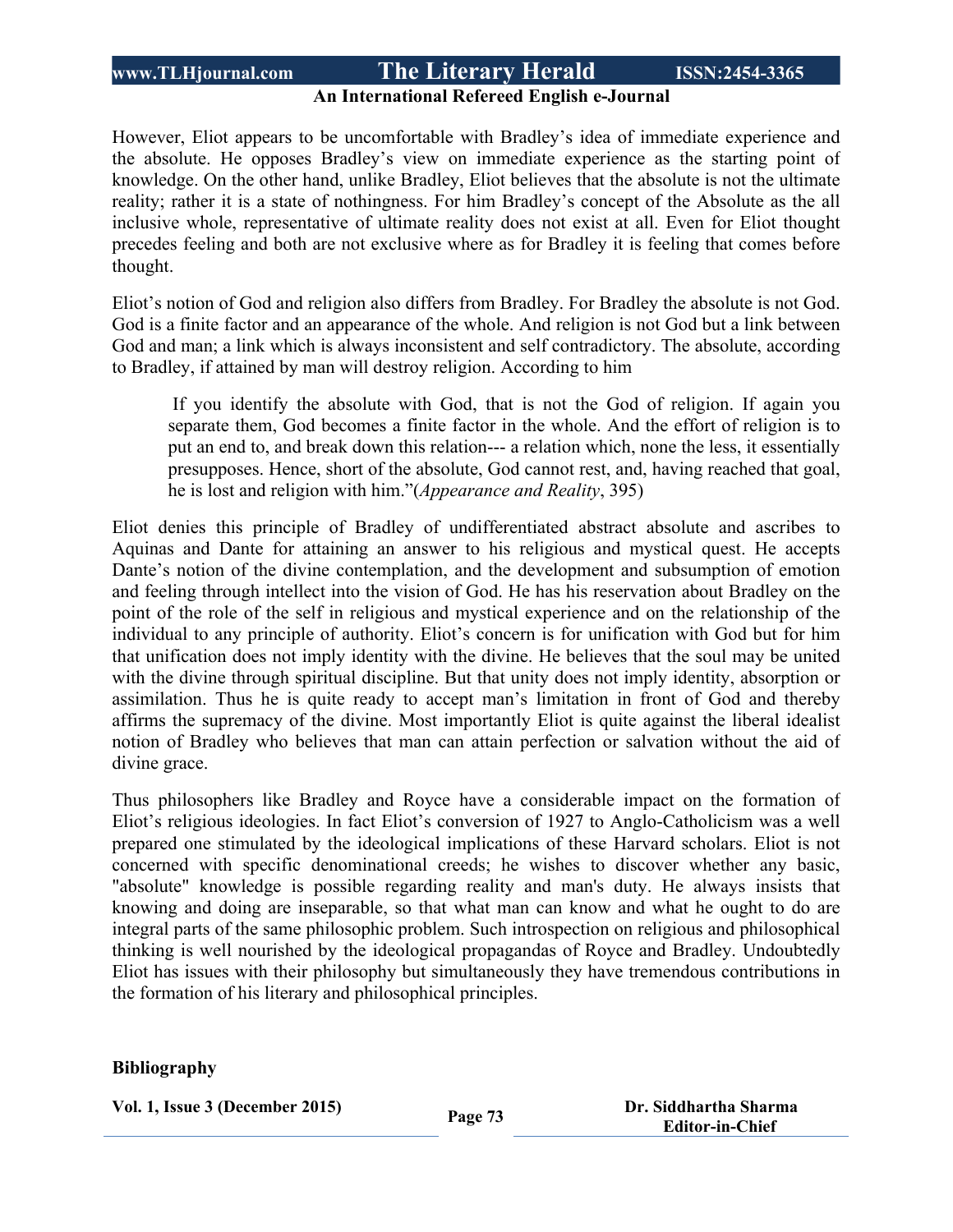**An International Refereed English e-Journal**

Beasley, Rebecca. *Theorists of Modernist Poetry: T.S.Eliot, T.E.Hulme,Ezra Pound*.Oxon:Routledge,2007. Print.

Behr, Caroline. *T.S.Eliot: A Chronology of His Life and Works. London:Macmillan, 1983.Print.*

Bloom, Harold. *T.S.Eliot.* New York: Chelsea House Publication,2003.Print*.*

Bush, Ronald*. T.S Eliot: The Modernist in History*. Cambridge: Cambridge UP,1981.Print.

---,*T.S.Eliot:A Study in Character and Style*. Oxford: Oxford UP,1983.Print.

Bradley, F.H. *Appearance and Reality*, *A Metaphysical Essay.* Cambridge: Cambridge UP 2011.Print.

Calder, Angus. *T.S.Eliot*. Sussex: Harvester Press,1987. Print.

Collier, Patrick. *T.S.Eliot in the "Journalistic" Struggle.Challenging Modernism: New Reading in Literature and Culture*. Ashgate: Aldershot and Berlington, 2002. Print.

Dale Stone, Alzina*. T.S.Eliot, The Philosopher Poet*. New York: Backinprint.com.2004.Print.

Donoghue, Denis. *Words Alone,The Poet T.S.Eliot.* New Haven: Yale University Press,2002. Print.

Duplessis, Rachel Blau. Genders,*Races* and Religious Cultures in Modern American Poetry, 1908-1934. Cambridge: Cambridge UP,2001.Print.

Eliot ,T.S. *After Strange Gods: A Primer of Modern Heresy*. New York: Harcourt ,Brace and co,1933.Print.

*---, Collected Poems,(1909-1962).* New Delhi: Rupa and Co,1992.Print.

---, *Collected Plays* London: Faber and Faber,1962.Print

---,*Knowledge and Experience in the Philosophy of F.H.Bradley*.New York: Farrar,Straus and Company,1964. Print.

---, *Selected Essays*.London: : Faber and Faber,1932.Print.

---, *The Idea of A Christian Society*.London: Faber and Faber,1939.Print.

Eliot, Valerie, *The Letters Of T.S.Eliot Vol1* London: Faber and Faber,2009.Print

Ellis, Steve. *T.S.Eliot, A Guide for The Perplexed.* New York : continuum International Publishing Group ltd,2009.Print.

Freed, Lewis, William James. *T.S.Eliot: Aesthetic and History*. whitefish: Literary licensing LLc, 2011.Print.

**Vol. 1, Issue <sup>3</sup> (December 2015) Page <sup>74</sup> Dr. Siddhartha Sharma**